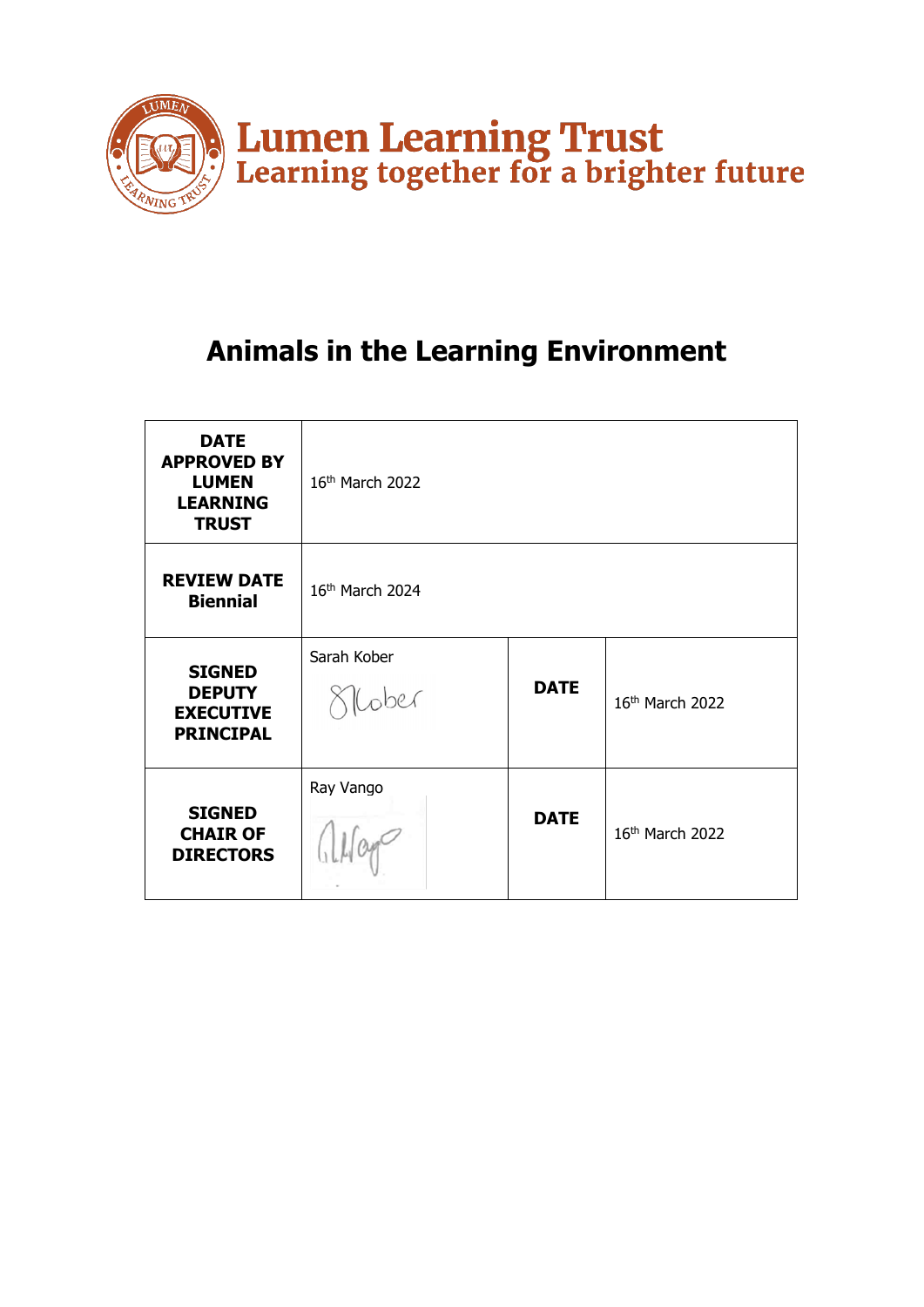Lumen Learning Trust puts the children's needs at the heart of its provision. Our whole school community is committed to enabling the children to become successful lifelong learners and happy, fulfilled adults who can make positive choices about their future.

### **Considerations**

Before having an animal within the setting (as a classroom pet or for visitation purposes), certain considerations must be taken into account:

- Children may have allergies. (Animals, food and bedding).
- Any immune compromised pupils may be more susceptible to illnesses.
- Where pupils have fears or phobias about particular animals, these should be respected and appropriate arrangements put in place.
- It is the responsibility of the class teacher to provide parents and quardians with information about the classroom pet, the purpose of acquiring the animal (how its care will fit into the curriculum), and a plan for how any injuries (bites, scratches) will be managed should they arise.

#### **Responsibilities**

The class teacher is responsible for ensuring that all of the animal's physical and psychological needs are met.

The class teacher should:

- Research the animal's species and consult reliable sources (veterinarian, humane educator) regarding appropriate diet, housing, exercise, and socialisation.
- Ensure that the animal is fed appropriately, handled properly, and that its habitat is cleaned regularly; using logs to track feeding and cleaning is recommended.
- Seek regular and emergency veterinary care for the animal (including vaccinations) and is responsible for all veterinary fees.
- Take the animal home during weekends and holidays.
- Continue to care for the animal at home in the event that a future student is allergic and the animal is unable to live in the classroom.

#### **Suitability**

- Only domestic animals may be kept as pets.
- Animals must be diurnal (active during the day).
- Whenever possible, the pet should be acquired through an adoption centre, rescue, or other re-homing opportunity.
- Examples of appropriate species include: Guinea Pigs, Gerbils, Domestic Rats, Domestic Mice, Fish.
- Inappropriate species include: Hamsters and rabbits, wild animals may not be kept as pets (this includes locally caught frogs).